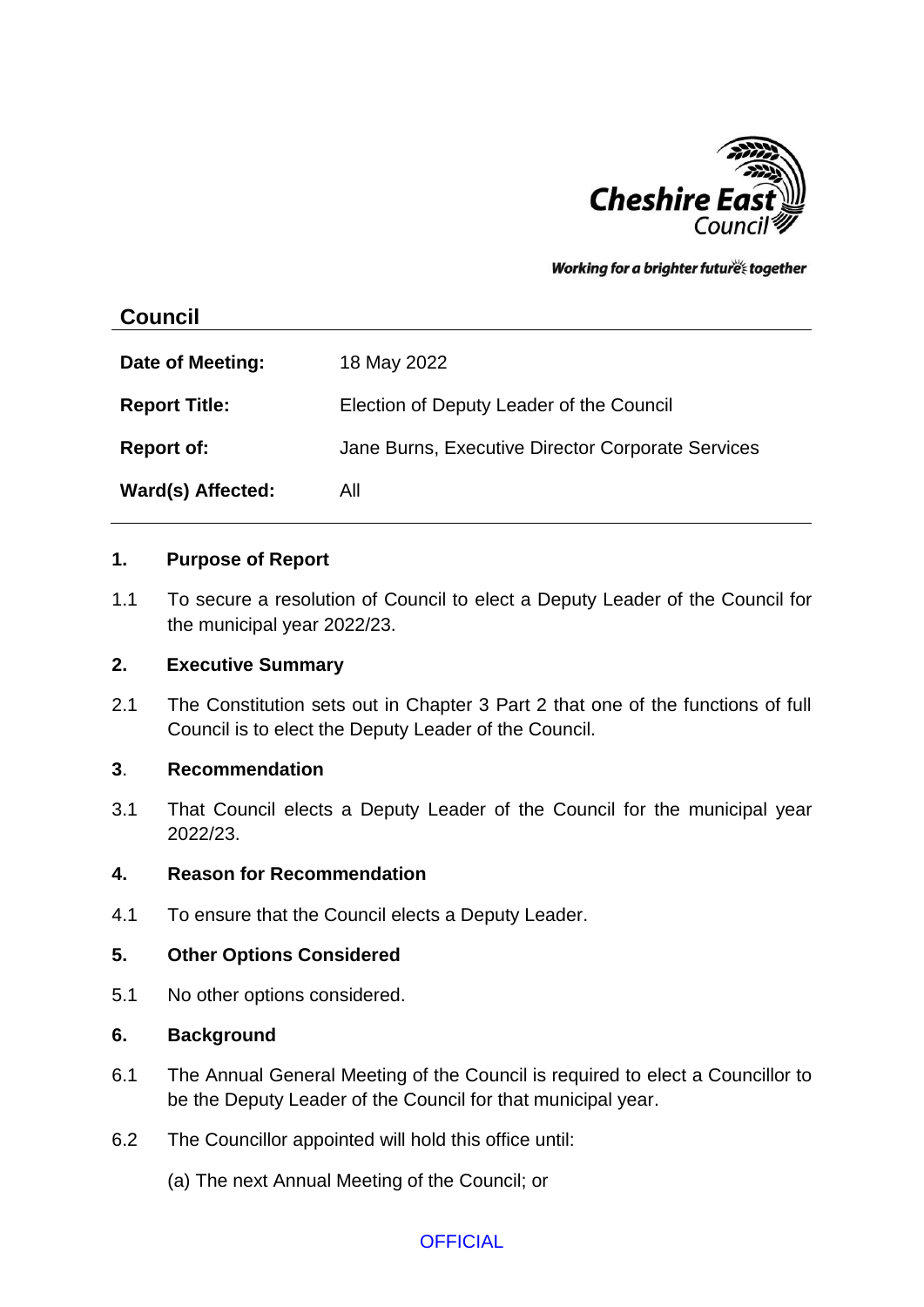- (b) The Deputy Leader resigns from the office; or
- (c) The Deputy Leader is no longer a Councillor; or
- (d) The Deputy Leader is removed from the office by resolution of the Council.
- 6.3 The Deputy Leader may be appointed as the Vice Chairman of the Corporate Policy Committee of the Council.
- 6.4 The Deputy Leader is empowered to act in place of the Leader.
- 6.5 The Deputy Leader is empowered to represent the Council on any external body, as agreed with the Leader, and to make decisions and vote on behalf of the Council at meetings of such bodies.
- 6.6 Involvement in Major Emergencies: the Leader and Deputy Leader must be informed if an emergency is likely or has been declared under the Council's emergency planning or business continuity procedures.

### **7. Implications of the Recommendations**

#### **7.1 Legal Implications**

7.1.1 When the Council operates a Committee system, the Deputy Leader has no formal legal powers and duties vested in him or her under the Local Government Act 1972 or the Local Government Act 2000.

#### **7.2 Finance Implications**

7.2.1 There are no direct financial implications. The position of Deputy Leader of the Council receives a special responsibly allowance.

#### **7.3 Policy Implications**

7.3.1 There are no direct financial implications.

## **7.4 Equality Implications**

7.4.1 There are no direct implications for equality.

#### **7.5 Human Resources Implications**

7.5.1 There are no direct financial implications.

#### **7.6 Risk Management Implications**

7.6.1 Failure to comply with legislation would leave the Council open to legal challenge.

**OFFICIAL**